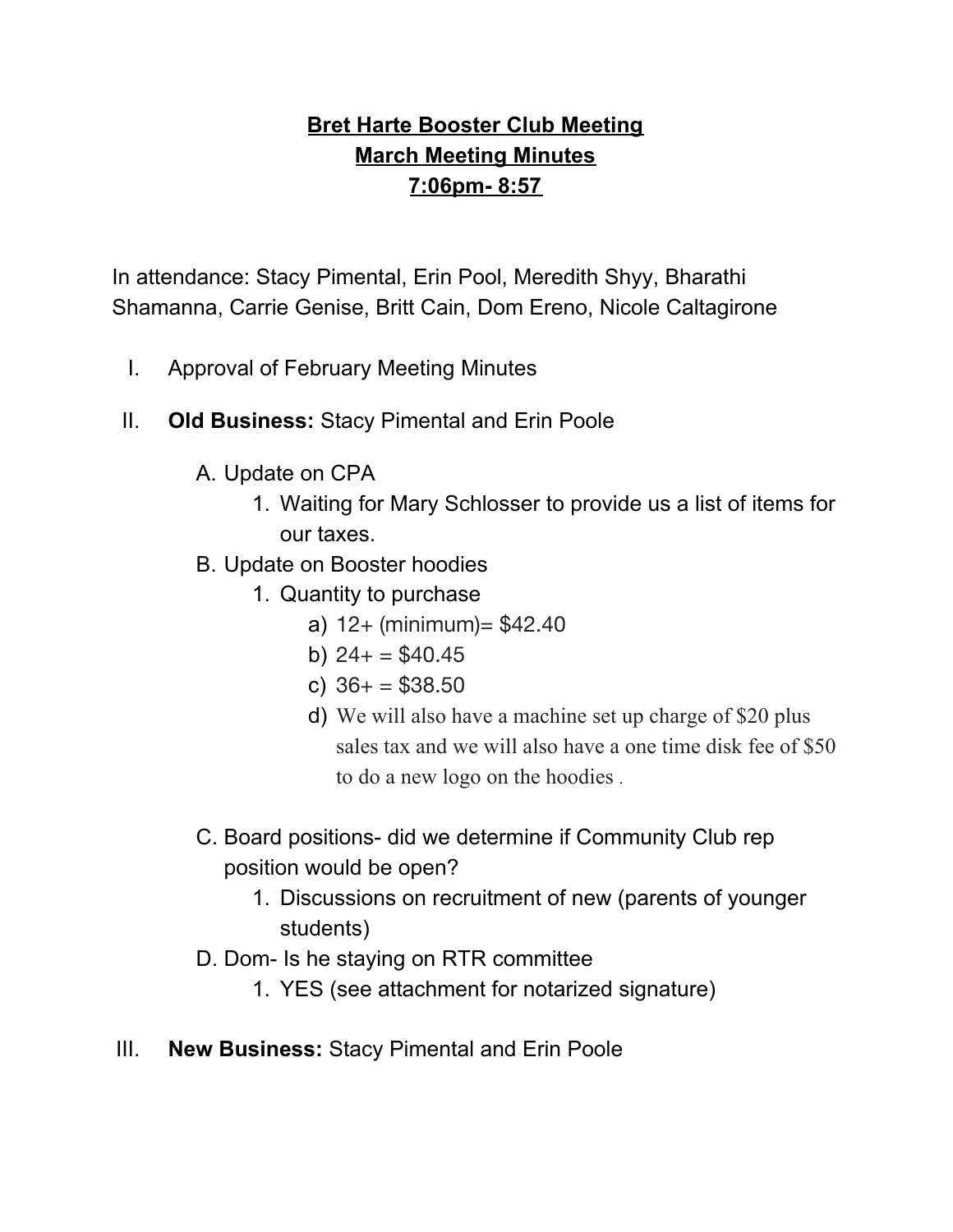- A. Request from Alanna Callaway-Wilson to help with funding lunch time supervision (Attached proposal)
	- **1. I would like to incentivize teachers volunteering on a regular basis for lunchtime supervision. I, unfortunately, cannot timesheet them when they choose to help out during their lunchtime. By offering the \$35 for a lunchtime supervision, more teachers might consider helping out.**
	- **2. Do you see this as an effort that Boosters could support? If so, what might be a cap (either weekly or for the rest of the school year)?**
	- **3. Board decided to decline this proposal for lack of relation to Booster Club and suggest this is a community club directive.**

# IV. **Treasure Report:** Bharathi Shamanna

- A. Overview of expenses and income since February meeting. Overview of expenses and income since February meeting.
- B. \$330- refund for something

# **BALANCES**

| Available balance as of today:                               | \$68,877.51 |  |
|--------------------------------------------------------------|-------------|--|
| Savings:                                                     | \$1,641.93  |  |
| 12 month CD: maturity:6/22/2019 current balance: \$38,316.52 |             |  |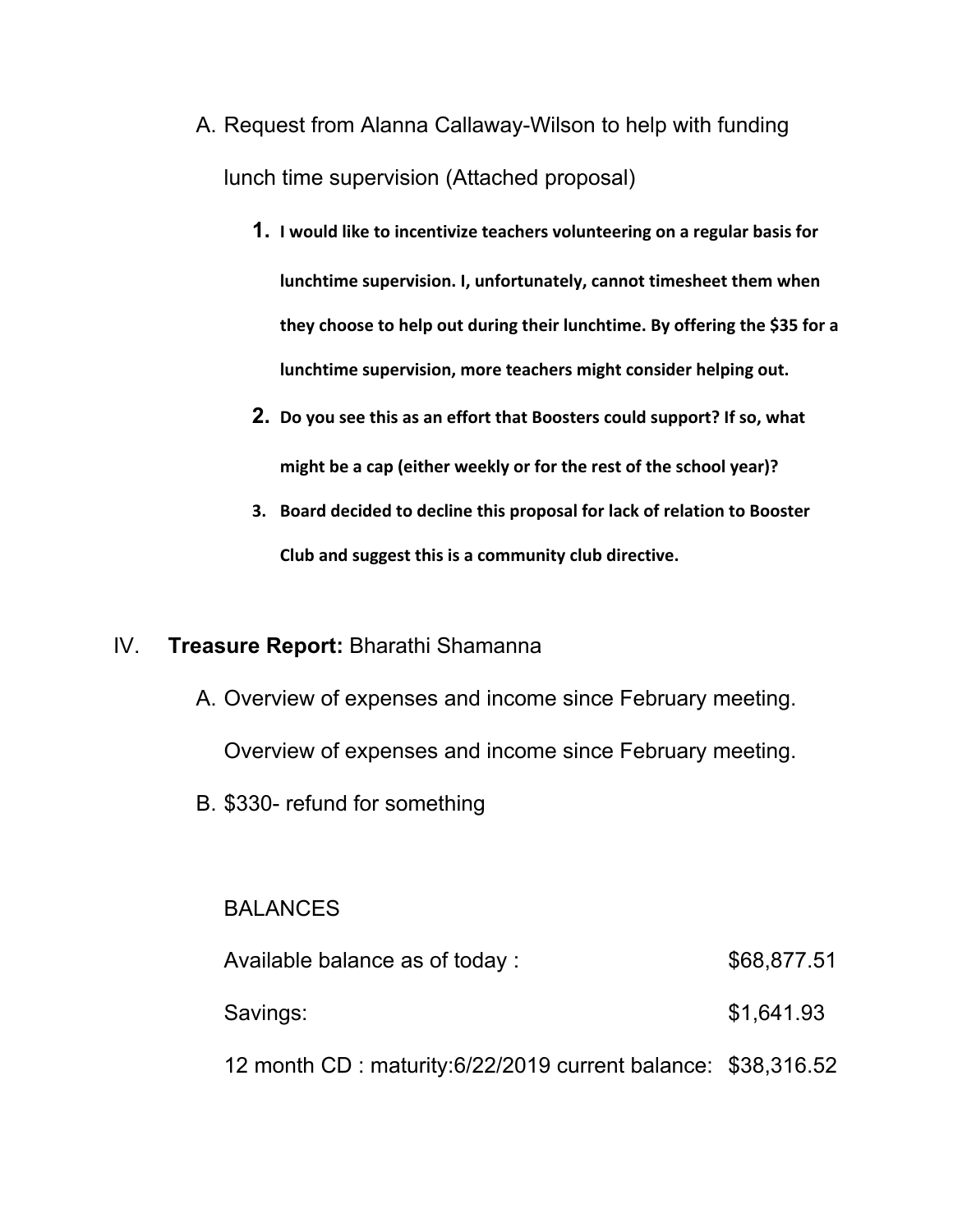| 9 month CD: maturity:9/21/2019 current balance: | \$47,491.24 |
|-------------------------------------------------|-------------|
|                                                 |             |

| Total money as of today                                  | \$156,327.20 |
|----------------------------------------------------------|--------------|
| INCOME:                                                  |              |
| City of San Jose (mystery refund)                        | 330.00       |
| E-script Fundraising 139.78                              |              |
| T-shirt 16.00                                            |              |
| Volleyball Girls 'A' Team<br>990.00                      |              |
| Volleyball Girls 'B' Team<br>880.00                      |              |
| Volleyball Boys 'A' Team 1010.00                         |              |
| Volleyball Boys 'B' Team 1040.00                         |              |
| Roller hockey  900.00  TOTAL:  5305.78                   |              |
| <b>EXPENSES</b>                                          |              |
| S.J.U.S.D Sylvia December 2018 Payroll                   | \$1,390.80   |
| <b>Silver Creek Sports League Fee</b>                    | \$1,860.00   |
| Carrie Genise Sub 7 mile P.E T-shirts                    | \$377.73     |
| Britt Cain First Aid Kits and Track Equipment \$1,481.83 |              |
| <b>Britt Cain Hockey Pucks</b>                           | \$80.85      |
| <b>Steve Richards Tennis Uniforms</b>                    | \$474.80     |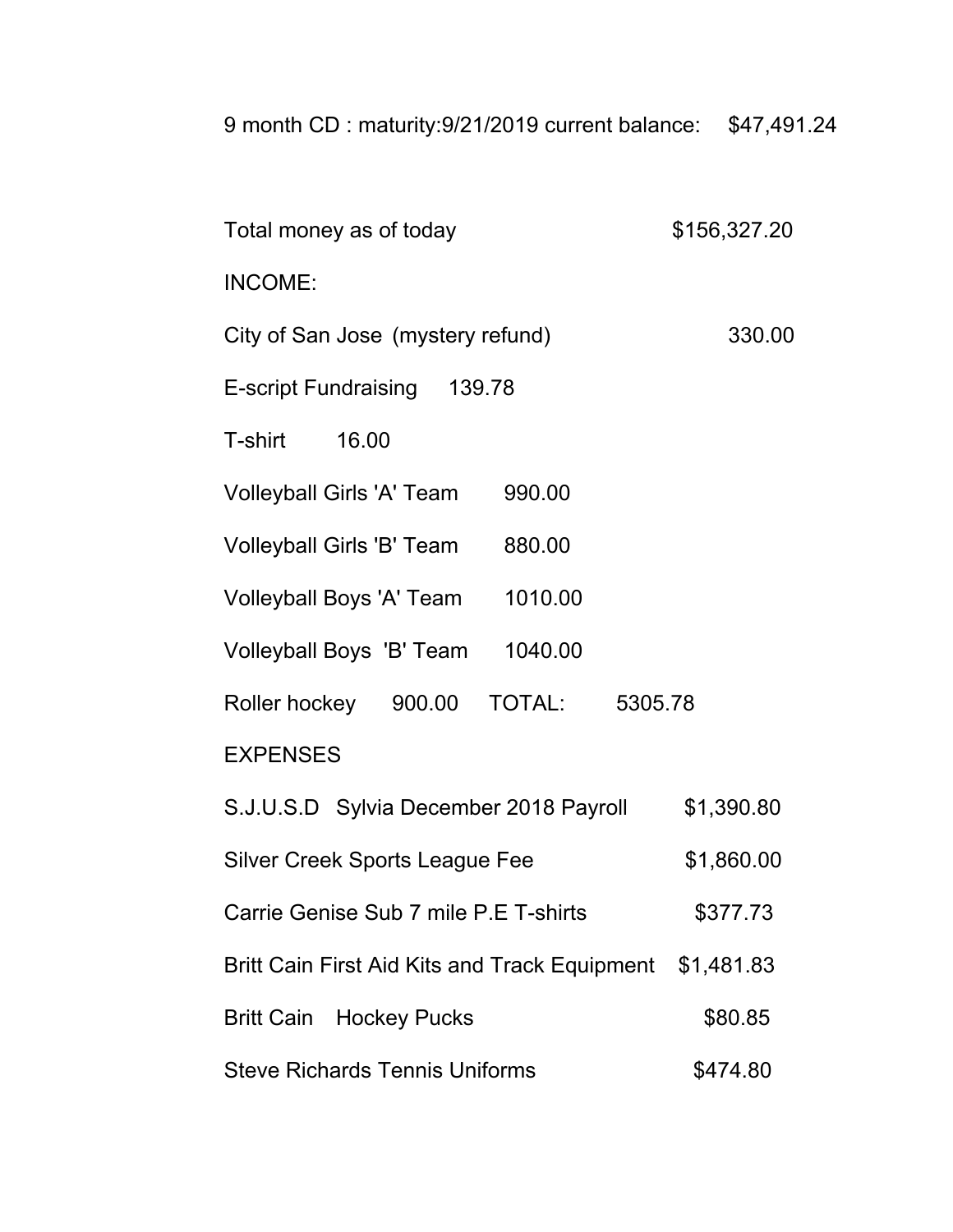| Carrie Genise                   |                           | Volleyball 'B' Team Jersey - Girls \$374.37            |            |          |  |
|---------------------------------|---------------------------|--------------------------------------------------------|------------|----------|--|
| S.J.U.S.D Sylvia Jan 19 Payroll |                           |                                                        | \$1,390.80 |          |  |
| S.J.U.S.D Coach's stipend       |                           |                                                        |            |          |  |
|                                 | S.J.U.S.D Coach's stipend |                                                        |            | \$877.45 |  |
|                                 |                           | Scott Bennett Volleyball 'B' Team Discreationary Funds | \$100.00   |          |  |
|                                 |                           | Ann Blue Volleyball ' A' Tream - Girls                 | \$130.00   |          |  |
|                                 |                           | Juli Yoshioka - Wong Volleyball Boys 'Shirts'          | \$240.00   |          |  |

Total \$ 8959.83

# V. **Athletic Directors Report:** Carrie Genise

- A. Current and upcoming sports
	- 1. Current: boys & girls VB (4 teams), after school wrestling,

and tennis (2 teams)

- 2. Upcoming: golf, track and field
- B. Other AD Reports-
- 1. Basketball Clinic- Being offered by coaches to 6/7th grade girls on the team. BH Gym week of April 1st.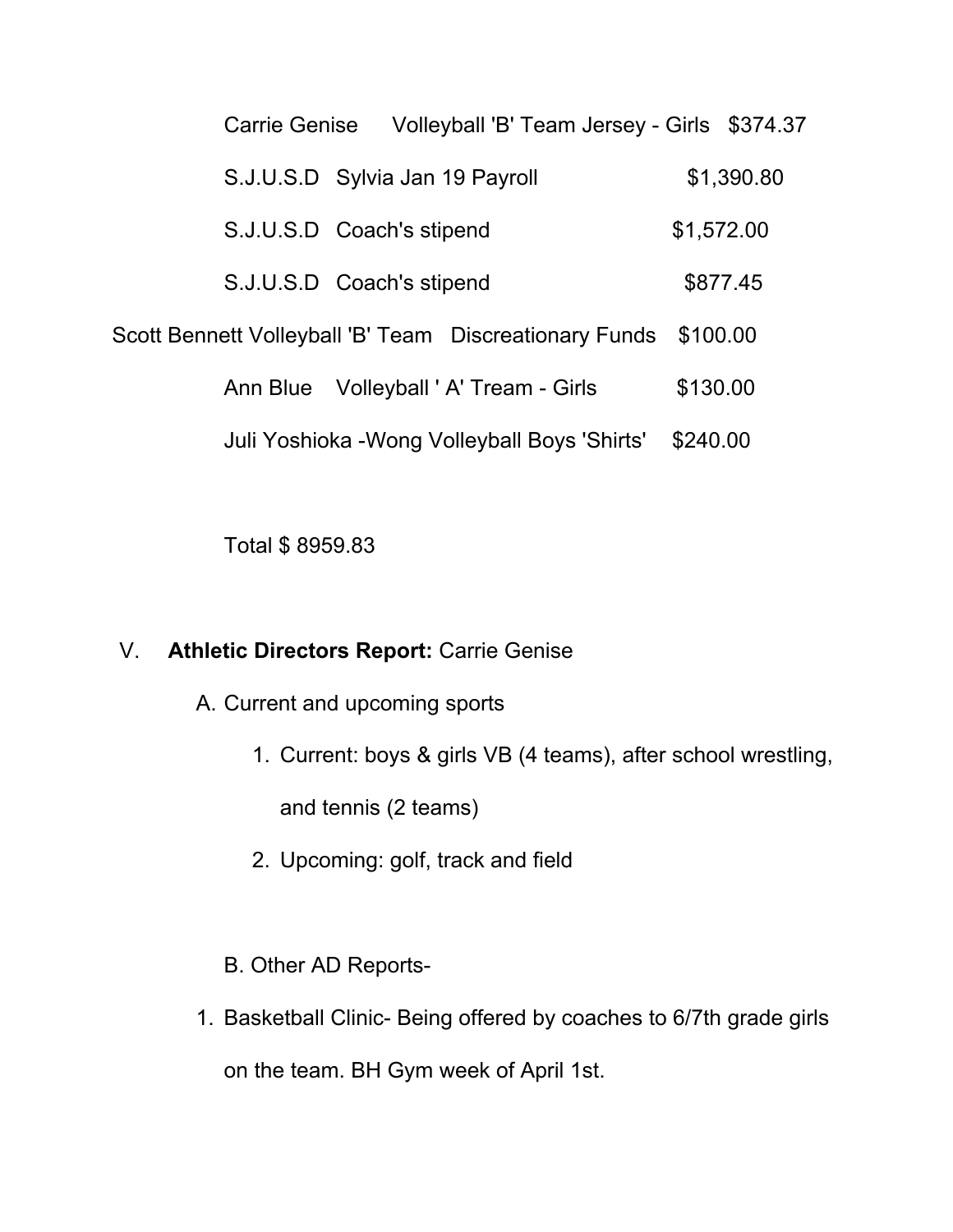- 2. Track Meeting/Timing Training- No new software needed, but agreed to hire timer and split the costs (\$300- \$350)
- 3. The Booster Club closet- is ready to receive the Run Turkey Run items from Dom as soon as he is ready to transport the items from his house to the Booster Closest.
- 4. Rikki Quevedo- she has not responded to any requests to meet up to hand off her gift from the board.
	- a. Nicole to hand off the card
- 5. Wrestling- Coach is requesting is asking to replace the competition mats with a newer, lighter roll-up and Velcro. Cost expected to \$8,000 and \$11,000.
	- a. Wrestling Coach to check the longevity of these lightweight mats.
	- b. Wrestling Coach will check market to sell old mat
- 6. AD seeking stipend- Due to time spend organizing all the sports
	- Mrs. Genise is asking for a \$3000 stipend.
		- a. Yes for next year
		- b. Looking into retroactive for 2018/19 school
		- c. Vote on annual at budget meeting